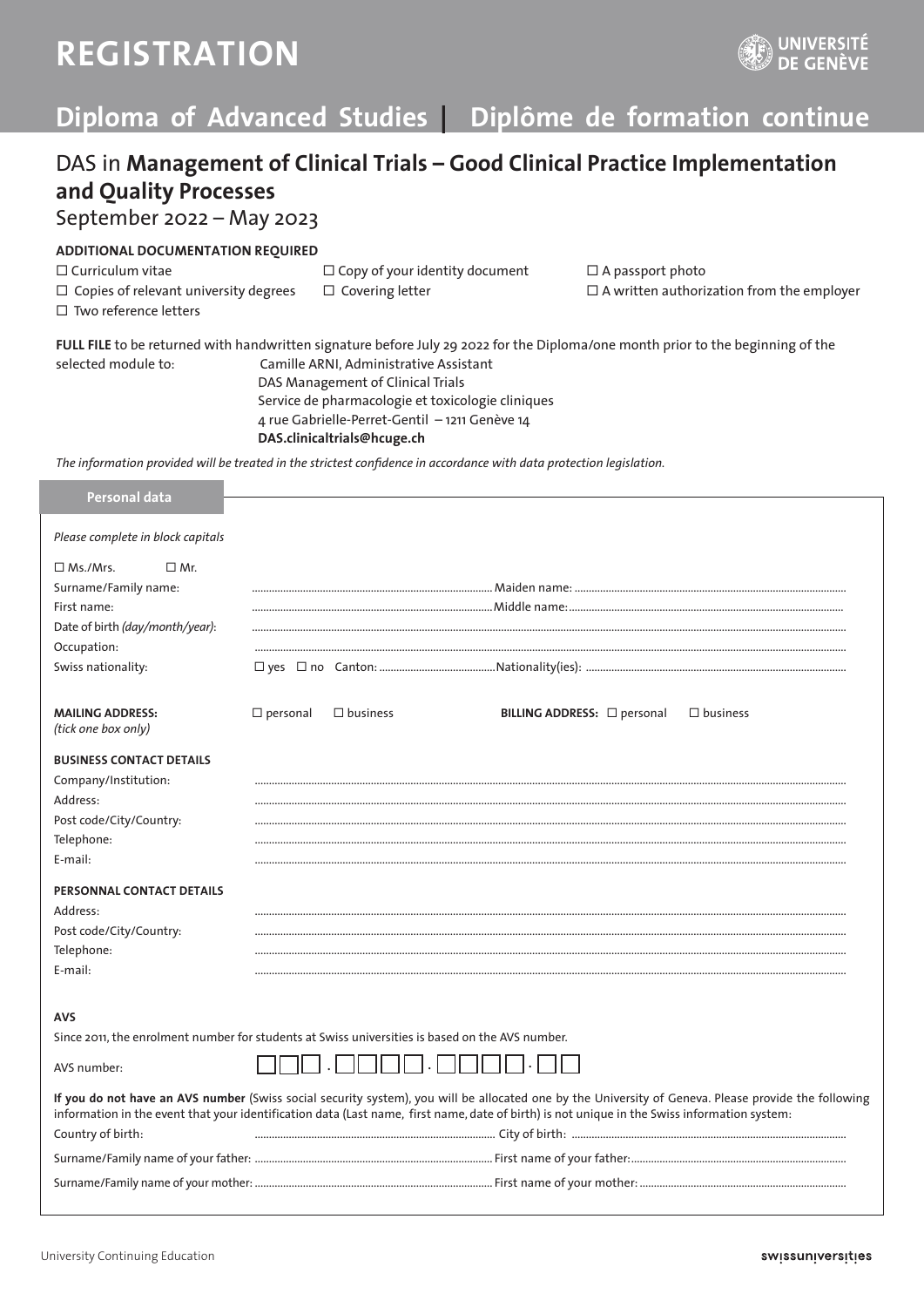#### **DAS in Management of Clinical Trials 2022-2023**

|  | UNIVERSITÉ |  |  |
|--|------------|--|--|
|  | DE GENÈVE  |  |  |

| PREVIOUS UNIVERSITY EDUCATION<br>Have you enrolled previously in a Swiss higher education institution?                                                                                                                                                                                                                                                                                                                                                                                                                        |                    | $\Box$ yes $\Box$ no |                                                                                                                                                       |            |
|-------------------------------------------------------------------------------------------------------------------------------------------------------------------------------------------------------------------------------------------------------------------------------------------------------------------------------------------------------------------------------------------------------------------------------------------------------------------------------------------------------------------------------|--------------------|----------------------|-------------------------------------------------------------------------------------------------------------------------------------------------------|------------|
| Swiss enrolment number (SIUS)                                                                                                                                                                                                                                                                                                                                                                                                                                                                                                 |                    |                      |                                                                                                                                                       |            |
|                                                                                                                                                                                                                                                                                                                                                                                                                                                                                                                               |                    |                      | If you are not able to provide your enrolment number, please give the name of the last higher education institution you attended in Switzerland. This |            |
| <b>END OF STUDY LEVEL</b><br>Federal Certificate of Competence (CFC)<br>□<br>Vocational school-leaving certificate<br>$\Box$<br>General school-leaving certificate / Baccalaureate (secondary)<br>$\Box$<br>Bachelor/Master from University of Applied Sciences / University of Teacher Education<br>$\Box$<br>Bachelor/Master/Doctorate from University or Federal Institute of Technology<br>□<br>П.                                                                                                                        |                    |                      |                                                                                                                                                       |            |
| HIGHEST UNIVERSITY QUALIFICATION OBTAINED<br>University:<br>Country:<br>City:                                                                                                                                                                                                                                                                                                                                                                                                                                                 |                    |                      |                                                                                                                                                       |            |
| Degree (type of certificate:                                                                                                                                                                                                                                                                                                                                                                                                                                                                                                  | $\square$ Bachelor | $\square$ Master     | $\Box$ Postgraduate Certificate                                                                                                                       | $\Box$ PhD |
|                                                                                                                                                                                                                                                                                                                                                                                                                                                                                                                               |                    |                      |                                                                                                                                                       |            |
| Start year:<br>Number of semesters:                                                                                                                                                                                                                                                                                                                                                                                                                                                                                           |                    |                      |                                                                                                                                                       |            |
|                                                                                                                                                                                                                                                                                                                                                                                                                                                                                                                               |                    |                      |                                                                                                                                                       |            |
| HOW DID YOU FIND OUT ABOUT THIS COURSE? (tick all that apply)<br>$\Box$ Personal recommendation<br>$\Box$ My company<br>$\Box$ Education/careers adviser<br>□ University of Geneva brochure / Prospectus / Poster / Continuing education course catalogue<br>□ University of Geneva continuing education website www.unige.ch/formcont<br>$\Box$ Direct enguiry to the University of Geneva<br>$\square$ E-mail advertising the course<br>$\Box$ At a trade fair or show (e.g. Salon RH, Salon de l'étudiant) => state which: |                    |                      |                                                                                                                                                       |            |
| OTHER EXPERIENCE OF CONTINUING EDUCATION OVER THE LAST TWO YEARS<br>Please include all types of education and training, including seminars, symposia, conferences, debates, etc<br>$\Box$ No other experience of continuing education                                                                                                                                                                                                                                                                                         |                    |                      |                                                                                                                                                       |            |